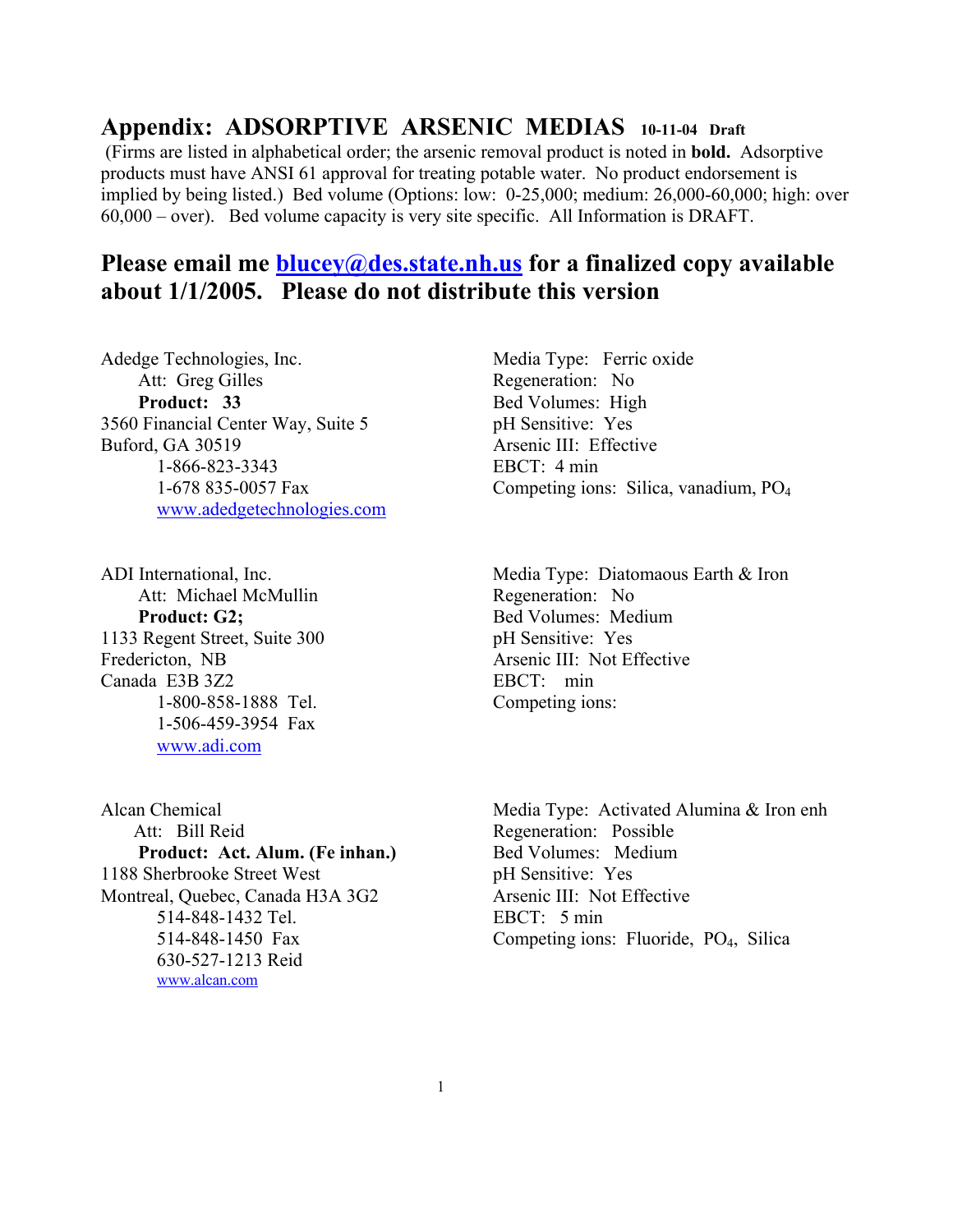Alcoa Industrial Chemicals Media Type: Activated Alumina Att: Regeneration: Possible **Product: Activated Alumina** Bed Volumes: Medium 16010 Barkers Point Lane pH Sensitive: Yes Suite 250 Arsenic III: Not Effective Houston, TX 77079 EBCT: 3 min 1-800-221-7392 Houston Competing ions: Fluoride **1-318-336-9601** Louisiana

Aquatic Treatment Systems, Inc Media Type: Iron Complex Att: Tim Badger **Regeneration:** No **Product: A/I Complex 2000** Bed Volumes: High 50 Cole Parkway pH Sensitive: no Scituate, Mass 02066 Arsenic III: Effective 1-888-772-2782 tel EBCT: 1 min

Dow Chemical Media Type: TiO2 Att: Dan Rice Regeneration: **Product: XUR** Bed Volumes: Larkin Lab pH Senistive: Midland Michigan 48674 Arsenic III: 988-636-0570 EBCT: 988-638-9944 Fax Competing Ions: [www.dow.com](http://www.dow.com/)

Engelhard Corp Media Type: Att: Linda Muroski Regeneration: **Product: ARM 200 Bed Volumes:** 101 Wood Ave pH Sensitive: No Iselin, NJ 08830-0770 Arsenic III: Effective 1-732-205-5046 tel EBCT: 1-732- Competing ions: [www.engelhard.com](http://www.engelhard.com/) 

1-781-545-8488 Fax Competing ions: Antimony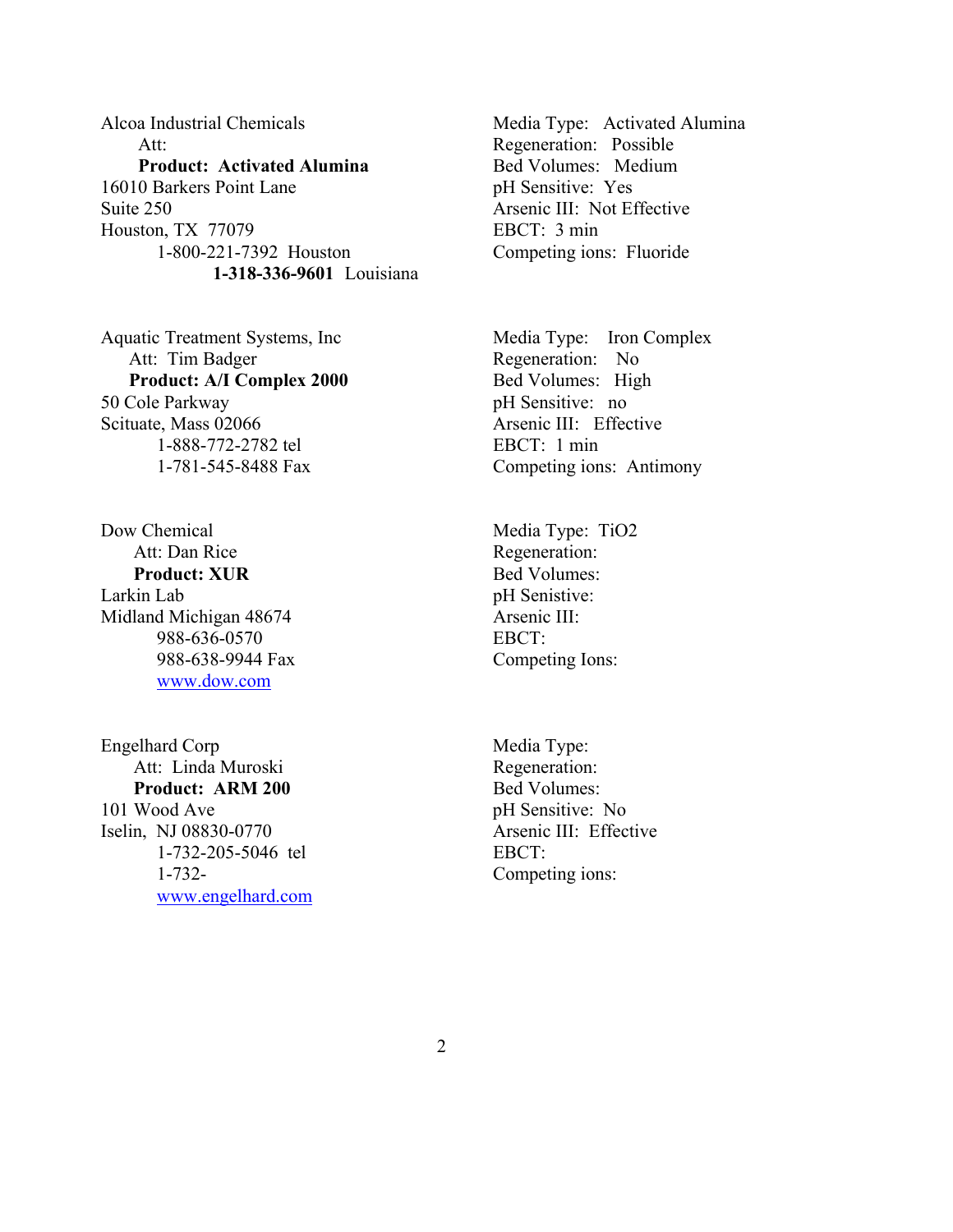Hydroglobe, Inc. **Media Type: Titanium** Att: John Schroeder Regeneration: No **Product: FerriMet** Bed Volumes: High Hoboken, New Jersey 07030 Arsenic III: Effective [www.hydroglobe.com](http://www.hydroglobe.com/)

**Product: Isolux** Bed Volumes: high Flemington, NJ 08822 Arsenic III: Yes [www.zrpure.com](http://www.zrpure.com/) 

Att. Amanda Dolan Regeneration: generally No **Product: ArX<sup>np</sup>; ArseneX<sup>np</sup> Bed Volumes: medium** 150 Monument Road pH Sensitive: Yes Bala Cynwyd, PA 19004 Arsenic III: Effective 610-668-9090 Tel 800-343-1500 EBCT: 3 minute [http://www.puroliteusa.com](http://www.puroliteusa.com/)

Severn Trent Services, Tetra Process Media Type: Ferric oxide Att: R. Dennis Regeneration: No **Product: Sorb 33, (Ferric oxide)** Bed Volumes: High 5415 W. Sligh Ave., Suite 102 pH Sensitive: Yes Tampa, FL 33634-4488 Arsenic III: Effective www.[severntrentservices.com](http://www.severntreantservices.com/) EBCT: 3 min 1-800-364-3931 tel Competing ions:

612 River Street pH Sensitive: over pH 8.0; slower kinetic 609-499-3600 x 253 EBCT: 2 minutes 201-656-3311 Fax Competing ions: Silicates, PO4

MEI Media Type: zirconium hydroxide Att: Jim Knoll Regeneration: Yes, off site not done 500 Point Breeze Rd pH Sensitive: no 8.5 yes 908-782-5800 tel EBCT: 1 minutes 800-366-4850 fax Competing ions: PO4, CrO6, Silica,

Purolite Media Type: IE base + iron adsorption 610-668-8139 Fax; Competing ions: silica, PO4, vanadium, sulfate